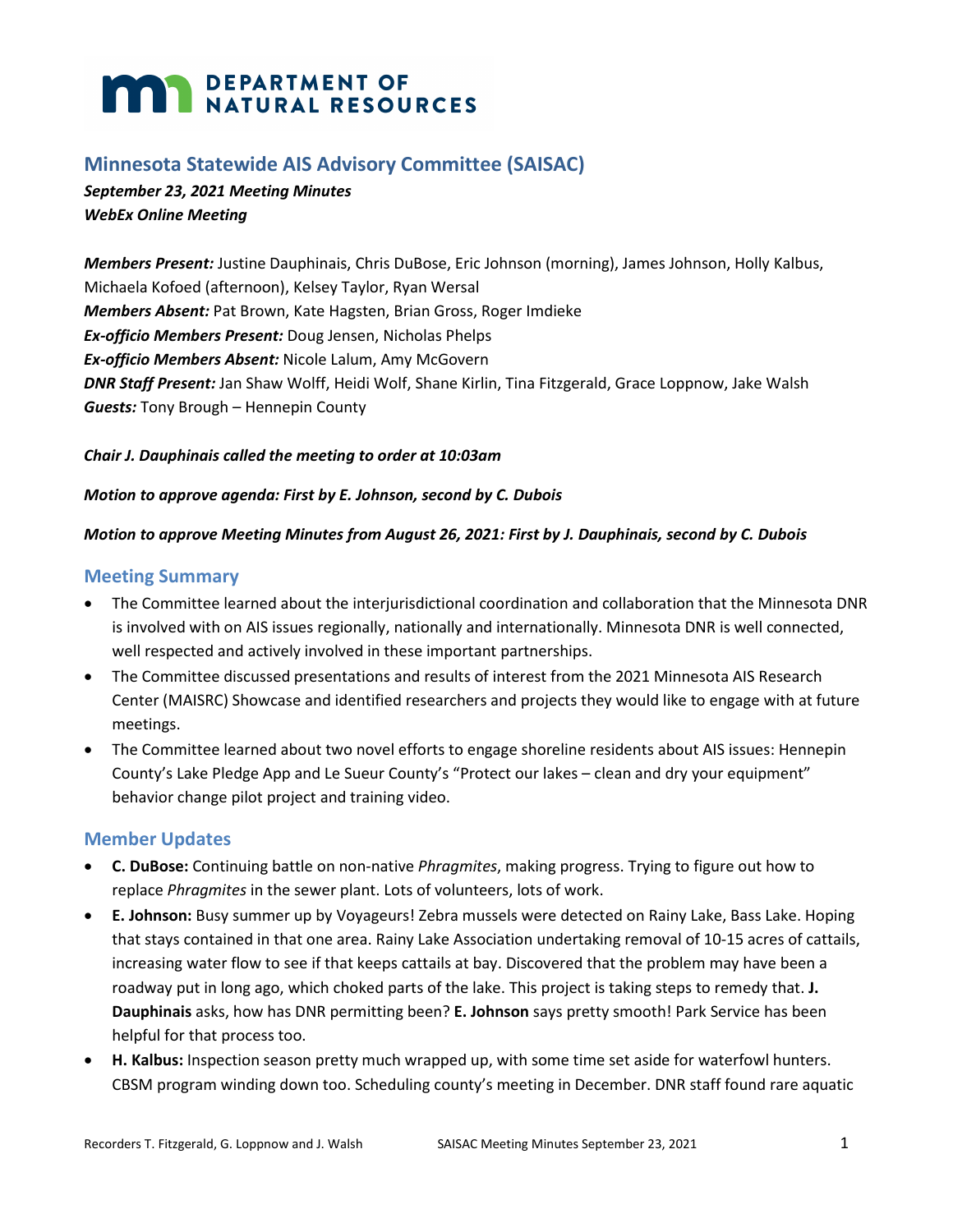plant on German Lake; a species of arrowhead. Near private property adjacent to access, but the new owner challenging to work with; hoping to improve that.

## Member updates continued

- **J. Johnson:** Finishing up field season. In talking to applicators, low water levels may have caused milfoil to reach surface and make it look worse. Denser than in the past. Fall milfoil surveys right now. Lots of thick native milfoil this year has prompted calls. Lake Minnetonka is more organized this year, having more whole-lake meetings, which should improve the situation especially if something like starry stonewort is found. Milfoil genetics: Ryan Thum from Montana State University has been researching the genetics of hybrid milfoils and figuring out whether they are resistant to herbicide. His lab offered free genetic testing this year and he had a few lakes take advantage. Hybrid is hard to identify visually so genetic testing is needed. Did end up having a small cost, about \$300-400. Two samples came back as hybrid milfoil. Chris Jurek from DNR Region 3 said that she's been discussing hybrid milfoil with Wendy Crowell. **J. Johnson** would like some guidance from DNR about whether and when testing should be done. Chris Jurek said that if we had been treating that area, it's ok to keep treating it. Also asked Ray Newman (MAISRC researcher) about whether you can visually identify hybrid and it sounds like no. Patches of milfoil in Clearwater Lake near Garrison, managed with ProcellaCOR, switched to hand pulling. Also Townline Lake near Brainerd where patches are fragmenting off. A lot of DNR reimbursement is per acre and based on herbicide treatments. Is there a way to get some of that money for hand pulling? **J. Walsh** says yes, hand pulling is reimbursable under the grant. **C. DuBose** asks, what is the money used for, for hand pulling? **J. Johnson** says it is used for dive companies who contract for hand pulling. Might be useful to know scope that is available for use of the money. Is hand pulling is a useful tool as alternate to herbicide? Crooked Lake may be interested in hand pulling too. **T. Fitzgerald** says for the county grant programs, reach out directly to the county AIS coordinator. Ask if hand pulling is covered and if not, if it could be in the future. Always looking to refine their programs. **J. Johnson** asks, should it be the consultant like me or the lake association who reaches out? **T. Fitzgerald** suggests both. **H. Wolf** adds that you should make all the justifications about the benefits of the method including selectivity and reduced chemical use. **J. Johnson** adds it may also be cheaper too.
- **J. Dauphinais:** Crooked Lake had very successful fluridone treatment in 2017, then spot treatments with ProcellaCOR and now hand pulling patches. Hybrid milfoil success in Ham Lake. Went on a "wine and weed tour" to look at aquatic vegetation and homeowners were interested in identifying milfoil and curly-leaf pondweed. Ham Lake did a low dose fluridone treatment over the winter and spring. The treatments have been so successful that **J. Dauphinais** did not find a single stem of hybrid milfoil. The particular hybrid was unique to Ham Lake and had shown resistance to 2,4D. Great success of low dose fluridone in Anoka County! For non-native *Phragmites*: started a few years back on small scale treatment in Coon Creek Watershed, now expanded to Anoka County. Now contracting for all plots with PLM. They are making live maps for all patches in metro where they update treatment status. At years 2 and 3 of treatment, looking forward to seeing results.
- **K. Taylor:** Very successful wild rice harvest this year. Is there invasive species info that goes along with the permit for wild rice harvesting? Unknown at the moment, **T. Fitzgerald** will look into it. Lots of folks coming from off reservation and dropping off rice for tribes to buy. Unclear whether people coming onto reservation were aware of decontamination procedures. Give information but do not approach people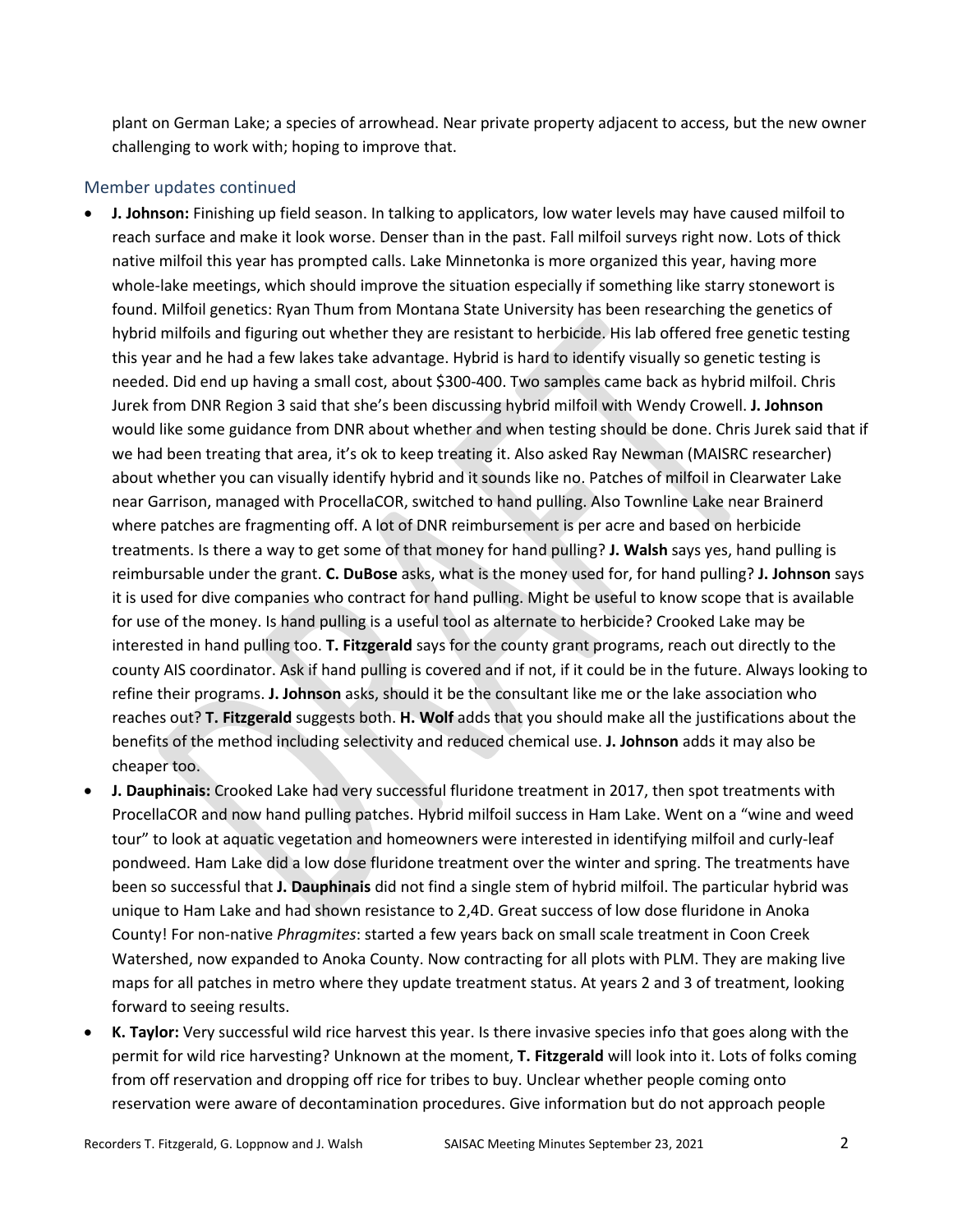during ricing season because equipment is culturally sensitive. May be useful to hand out info with permits. Known as the "snail people," to report invasive snails. Luckily did not have anyone report new locations of Chinese mystery snails this year, just had people bring native snails and mussels in. Did eDNA sampling for rusty crayfish and zebra mussels—all negatives. **J. Dauphinais**, asks who is doing the eDNA sampling? **K. Taylor** says they have been working with Fond Du Lac Tribal Community College and they do sampling in their own lab and have results analyzed by University of Illinois. Would like to move to Minnesota in-house testing.

- **R. Wersal:** Full bore into the semester. Lots of teaching, winding down field projects. Putting together federal reports for end of the federal fiscal year.
- **N. Phelps:** Had the MAISRC Showcase, was a success! 426 people registered; highest number yet. Thinking of options for the future—will probably be hybrid because of large number of attendees. Lots of good conversation surrounding talks. Talks were all recorded and will be posted to YouTube once they are transcribed. Happy to send links.
- **D. Jensen** (provided via email): St. Louis County AIS Check-In Check-Out Webhub Project: Advisory committee met yesterday to review the draft survey and observation guidance. BWCAW AIS Signage Project: Advisory committee met to provide recommendations on content, messages and elements for development of AIS sign prototypes based on the national AIS sign inventory coordinated by MN Sea Grant. Advisory committee will next review and select signs based on the prototypes SG will develop, help convene public focus groups to review those signs, and select a new sign for posting at trailheads and water accesses. Don't Pack A Pest for Academic Traveler held a booth at the UMD Study Abroad Fair last week. 154 students and advisors were educated about the importance of declaring and what they can and cannot bring in their luggage upon return to the U.S. Yellow Iris – Kelsey Taylor's team may have investigated/cut/disposed seed heads from some of the St. Louis River sites this week. It is unknown if UMD has treated their infestation. Sea Grant remains interested in pursuing funding sources. Great Lakes Panel meeting: Helping to plan next meeting Oct 26-28. Helping to prepare GL BIOTIC Symposium III synthesis. Next symposium is deferred to spring meeting. ANSTF Meeting being planned for early Nov. ICAIS 22: Doug honored to be the first-ever plenary speaker on AIS and social science at the Int'l Conference on AIS, April 18-22, in Belgium. More info: here.
- **K. Hagsten** (not attending, provided earlier via email): Not much to update since our last meeting. We did inspections and outreach to our ricers pertaining to Starry Stonewort. It was fairly successful. Looking to do more outreach proactively through the off season so people are more informed and are reporting any potential new risk infestations. We are almost ready to start DASH treatment on the SSW in Anderson Cove harbor. Having already done a review of the site with U of M. reps, Meg and Ranjan we will be working on a mini grant proposal to establish a monitoring protocol for long term progress of this treatment. We have finished purple bladderwort monitoring. Out of 20 lakes surveyed we found 1 population. We found a new candidate for a late season hire to do watercraft inspections. There is still a few fishing tournaments scheduled for our area and are glad we will have the extra help to do inspections. Still working through the paperwork for CD3 stations.

## **DNR Updates**

• **H. Wolf:** \$825,000 for lake associations in IAPM (invasive aquatic plant management), we thought we could use in both fiscal years but cannot; but can be given out in year one and encumbered for a 2 year project. So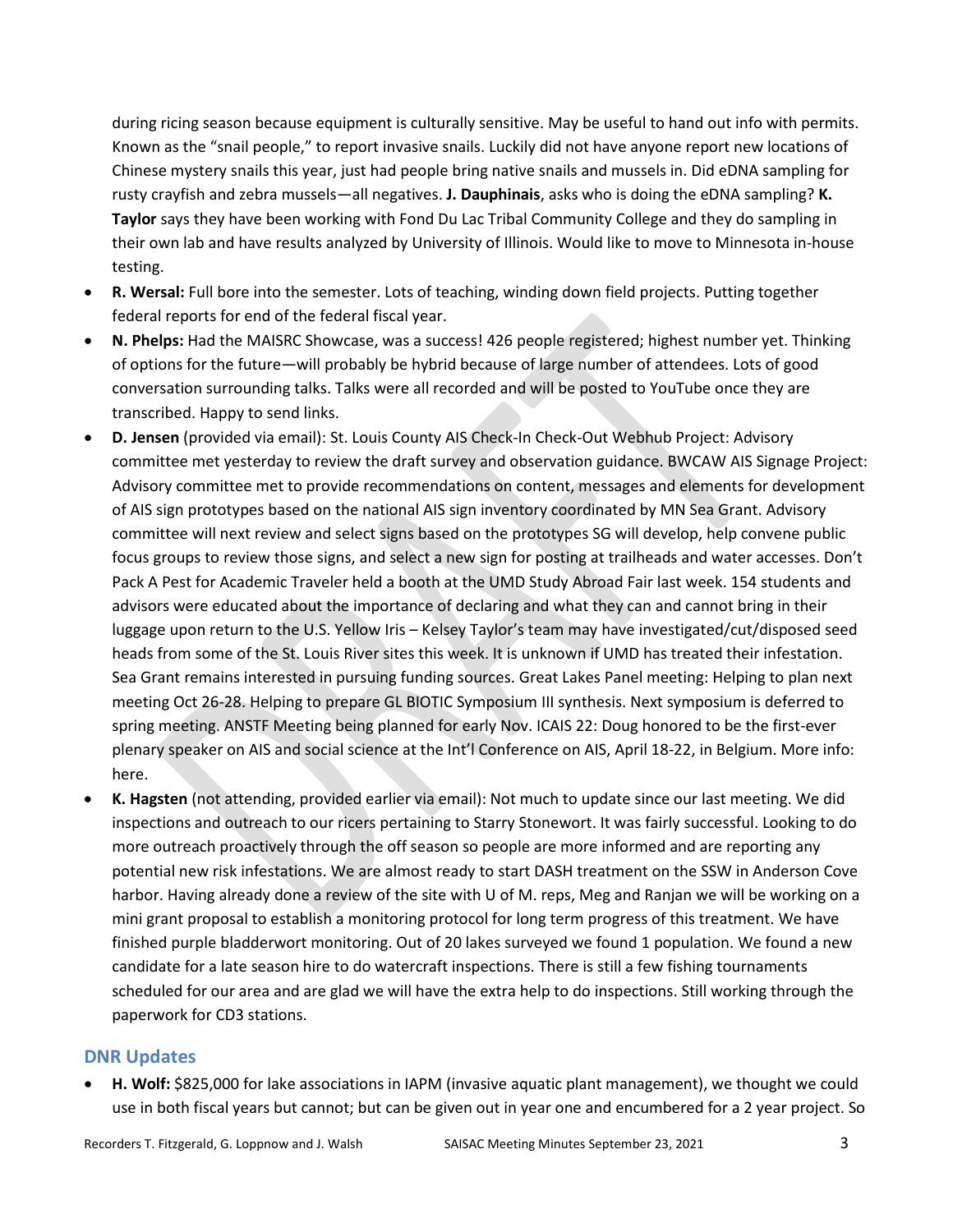it will all need to go out in year one. There is no elasticity to give to local government or tribal government, only lake associations. Maybe if local government units (LGU) partner with a lake association, the lake association could be considered contracting with the LGU. A meeting is set to brainstorm how to distribute the funds and communicate more effectively to those who apply for funds. **J. Johnson** asks, when does it need to be out? **H. Wolf** says it will follow our typical schedule. Post in December, but must be out by 6/30/22 (end of fiscal year). Application process December-April. If not used up, it is lost. **J. Johnson** asks, is this money for research too? **H. Wolf** says it is only for IAPM, for management, delineations to set up permits. **J. Johnson** asks, will this affect the lottery system? **H. Wolf** says we don't know yet, we are working through setting up a new process. **J. Johnson** asks, can we target this to larger projects and go from there? Most lake associations are not thinking 2 years ahead; they are barely thinking 2 weeks ahead. **H. Wolf** says hopefully associations can think of things that happen every year and plan that for 2 years. Or maybe think about trying different strategies year to year. Originally we were trying to change the language to add LGUs and Tribes, and then there was confusion about why we had a 2 year timeline for distribution. So now we know that it's a one year requirement. This is one time money, we don't know if this will come back again. We need to be clear that this isn't permanent but it could be. We'll update more and we might seek some opinions too. If someone has opinions about it, we are open to those. **J. Dauphinais** asks, would these just be for plants listed in statute? Starry stonewort? Invasive cattails? H. Wolf says yes, just for those in statute. Definitely not for invasive cattails. For invasive cattail management, we would need to bring in Fish and Wildlife. Invasive cattails are not regulated in Minnesota. Biggest concern is people hearing it is invasive and then wanting to remove all cattails; when we know native cattails and other emergent vegetation provide very valuable fish and wildlife habitat. Complicated issue regarding when removal is appropriate. There is a starry stonewort emergency response fund. We have been doing removals for a while now under contract. Chelsey Blanke has been working on the update to the State Plan, looking for spring review instead of fall review so not to rush partners. Grace will update about the MUM.

- **T. Fitzgerald:** We closed the aquarium and pond hobbyist survey on Tuesday. Got 506 responses! Took about 12-15 minutes to do survey. People very much care and are aware about AIS. They prefer not to release to the environment. For unwanted animals, 90% would rather euthanize than release, and a very small number would rather release than euthanize. Minnesota DNR is the highest trusted source of information about AIS regulations, along with the Department of Agriculture, University of Minnesota Extension, Minnesota Aquarium Society and Minnesota Water Garden Society. People tend to compost or dispose of unwanted plants properly. Over 90% agree that it is important to prevent spread of AIS and that they have a role to play; similar to anglers and shoreline residents. There will be a summary and report. Working with businesses that handle equipment and organisms. Societies likely played a big role in making survey a success.
- **S. Kirlin:** Enforcement efforts have been ongoing. Checkpoints have been impacted by COVID-19 and our public safety commitments surrounding Line 3.

#### **Meet the new Invasive Fish Coordinator**

#### **Presentation by Grace Loppnow, Invasive Fish Coordinator**

#### **About Grace:**

• Formerly with the USFWS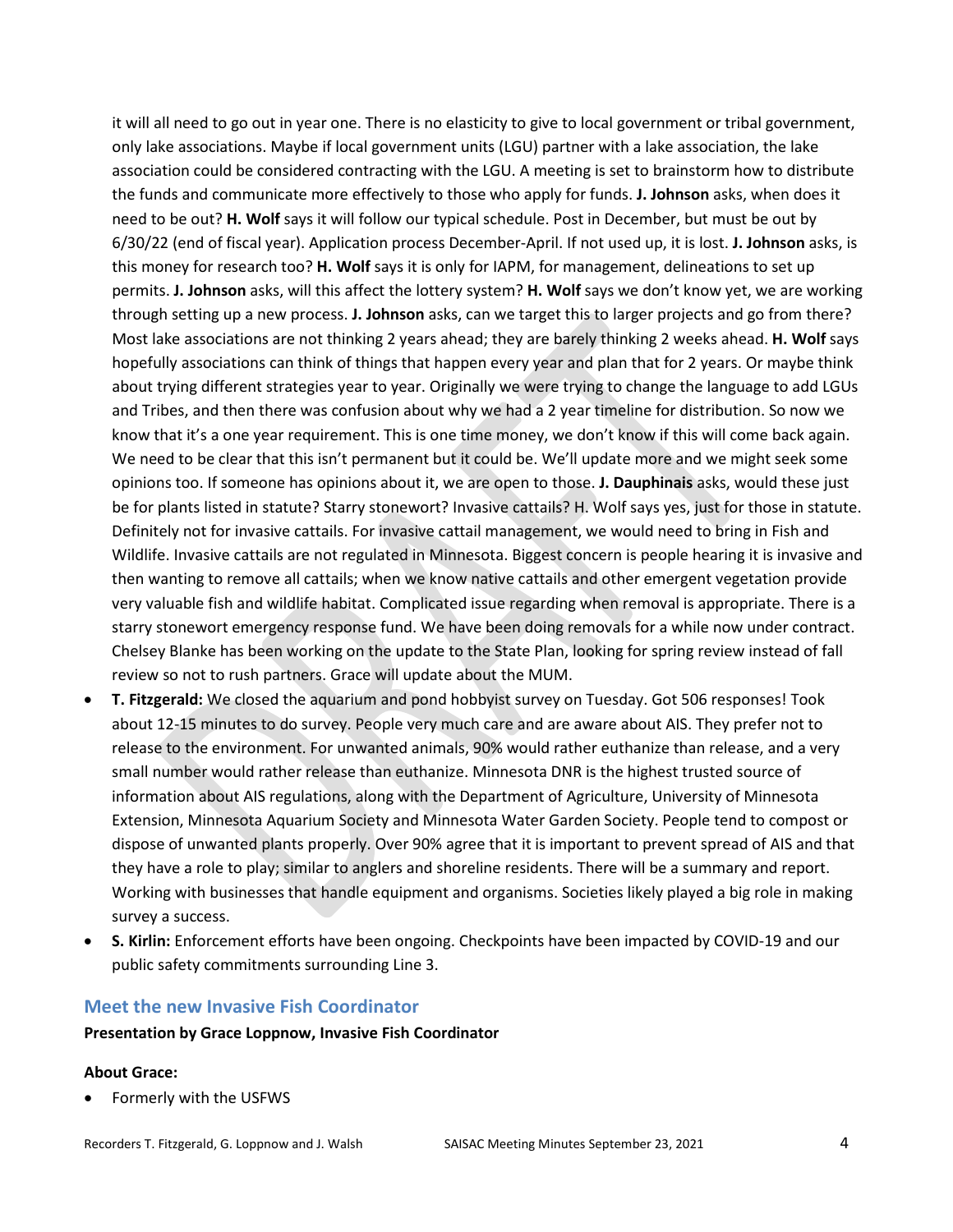- o Green Bay, WI: Deputy Lead, Lake Michigan Early Detection and Monitoring Program (eDNA sampling, traditional fisheries surveys, specifically with grass carp)
- o Carterville, IL: Fish Biologist (Hydroacoustics in Ohio River, Black carp research and coordination)
- Bachelor's from Notre Dame, PhD from UMN in Conservation Biology
	- o Control strategies for bass, Paul Venturelli advisor
	- o Risk analysis for introduced species minor
- Grace enjoys traveling, outdoor things and learning new things like hunting, ice fishing, foraging

#### **Updates on upcoming invasive carp activities:**

- MUM (Modified-Unified Method)
	- o Selective method to move carp into a single area for seining
	- o "Mini-mum" shorter, for targeted areas, can do up to 2/day
	- o Second MUM: October 25-29, Pool 8 of Mississippi
	- o Partnering with WDNR, USGS, USFWS, NPS, Wild Rivers Conservancy
	- o eDNA (USGS, USWFS before and after event) and tagged fish help guide
- Tagging/tracking
	- o Approved to tag 10 in pool 8, 2 in other pools of Miss., 2 in St. Croix, 2 in Minnesota
	- o Tagging helps remove fish through traitor fish technique
- Increase commercial fishing
	- o Getting a commercial fisher on retainer
- Lock and Dam 5 deterrent
	- o Working with Peter Sorenson, assisting with staffing for the evaluating the deterrent system
- Richie Erickson (USGS)-modeling UMR
	- o SEACarP model—each population and pool is modeled separately, model can accommodate management techniques and scenarios to explore how effective different approaches might be
- Interagency Invasive Carp Panels/Workgroups
	- o UMR Basin Asian Carp Team
	- o Missouri River Basin IC Group
	- o IC Regional Coordinating Committee
	- o GL Basin Panel on ANS
	- o MAISRC Technical Committee
	- o Black Carp Working Group
	- o IC Modeling Group
	- o eDNA Community of Practice
	- o National Invasive Carp Monitoring Framework
	- Contact: [Grace.Loppnow@state.mn.us;](mailto:Grace.Loppnow@state.mn.us) 651-259-5670

## **Minnesota DNR interjurisdictional coordination on AIS prevention and management**

## **Presentation by T. Fitzgerald, AIS Prevention Planner**

- Overview and discussion of Minnesota DNR coordination and collaboration with organizations and agencies outside of Minnesota on AIS issues. Information was gathered from program coordinators in the Invasive Species Program, much of which is covered in the State Plan being updated by Chelsey Blanke. Minnesota Sea Grant is often involved in all the interjurisdictional work presented here as well.
- Interjurisdictional coordination (IJC) ranges in scope: Regional, national or international; Ongoing, periodic or specific; Formal or informal; Broad or project specific.
- IJC is very important: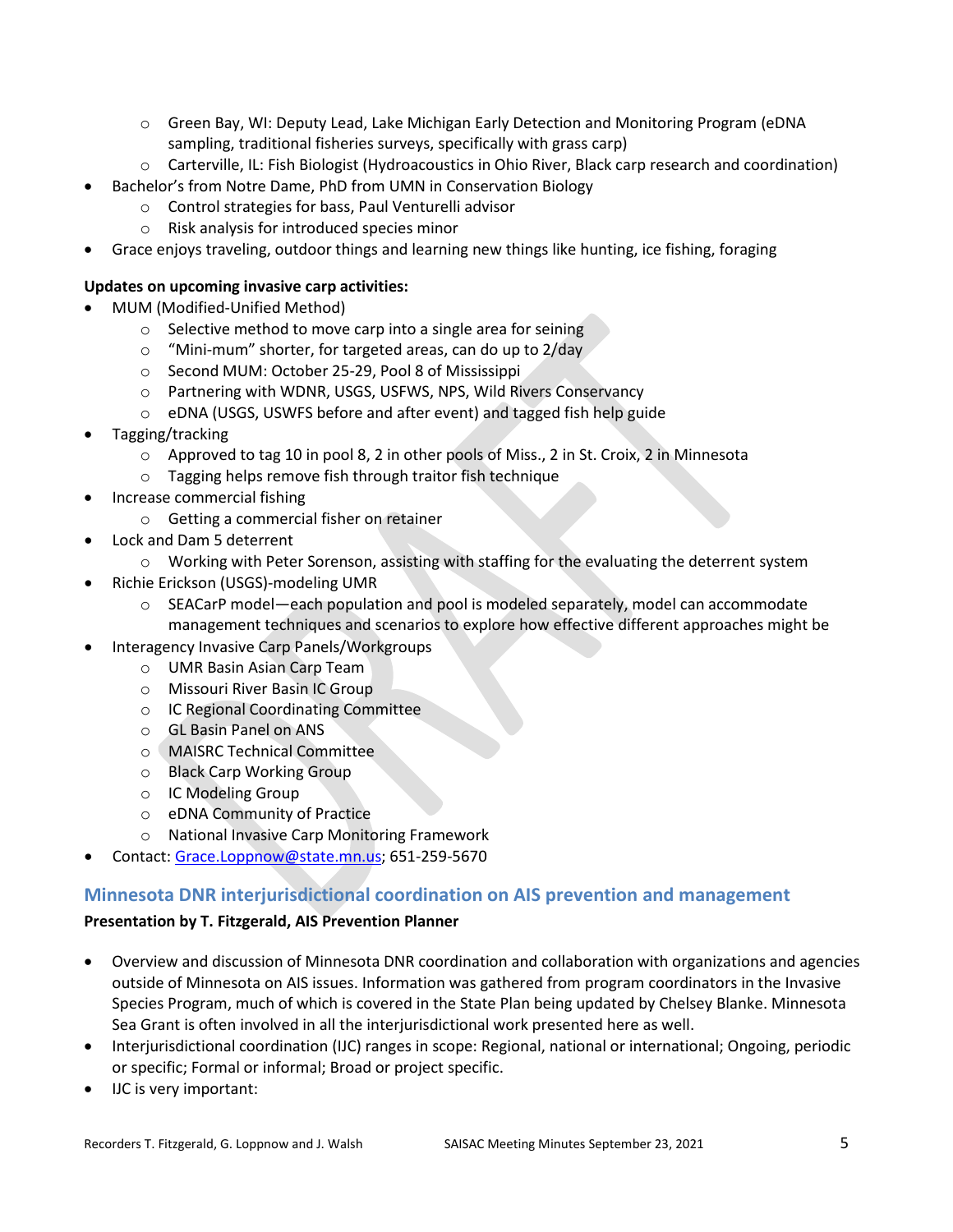- $\circ$  Opportunity to learn about threats and different strategies being implemented.
- o A venue to share information and pursue coordination.
- o Opportunity to form trusted relationships.
- o MN DNR has the capacity to give it the priority it deserves with Invasive Species Program coordinators.
- Federal ANS Task Force
	- $\circ$  Network that raises awareness and takes action to prevent and manage aquatic nuisance species (ANS). Minnesota Sea Grant is active with this group.
	- o Minnesota DNR is a member of the Great Lakes Panel (Chelsey Blanke), Mississippi River Basin Panel (Heidi Wolf, Grace Loppnow), and Adam Doll engages with the Western Regional Panel.
	- o There are eight species-specific collaboratives related to the Great Lakes Panel as well as the Western Lake Superior AIS Work Group.
- Great Lakes Water Quality Agreement Annex 6
	- $\circ$  Agreement between US and Canada to identify binational priorities to implement actions that improve water quality.
	- o EPA Coordinates US activities under the agreement.
- Great Lakes Ballast Water
	- $\circ$  The Minnesota Pollution Control Agency (PCA) permits vessel owners that are required to obtain the EPA vessel general permit and wish to transit the Minnesota waters of Lake Superior. The must follow state statutes and install ballast water treatment systems or describe why a system is not feasible.
	- o 663 lakers, 15 salties that come into Minnesota ports each year.
	- o State permitting program will end with the national Vessel Incidental Discharge Act.
- Tribal nations
	- o 11 federally recognized tribes
	- o 1854 Treaty Authority
	- o Great Lakes Indian Fish and Wildlife Commission
- National awareness campaigns
	- o Play Clean Go (terrestrial); Stop Aquatic Hitchhikers! (watercraft); Habitattitude
- Watercraft pathway
	- o National Sea Grant Law Center's project on a model law for Watercraft Inspection and Decon.
	- o American Boat and Yacht Council T-32 Committee (Adam Doll is the Vice Chair).
	- o Western Regional Panel Decon Think Tank Committee.
	- o Great Lakes Commission AIS Landing Blitz.
- Invasive Carp
	- o Asian Carp Regional Coordinating Committee (ACRCC).
	- o Upper Mississippi River Asian Carp Team (UMRACT).
	- o Upper Mississippi River Conservation Committee (UMRCC).
	- o Mississippi Interstate Cooperative Resource Association (MICRA) Federal Visits.
	- o 2021 Modified-Unified Method efforts in Mississippi Pool 8.
	- o Minnesota Invasive Carp Action Plan.
- Conferences and Symposiums
	- o Upper Midwest Invasive Species Conference
	- o North American Invasive Species Management Association Conference
	- o Aquatic Plant Management Society Conference
	- o North American Lake Management Society Conference
	- o Midwest Fish and Wildlife Conference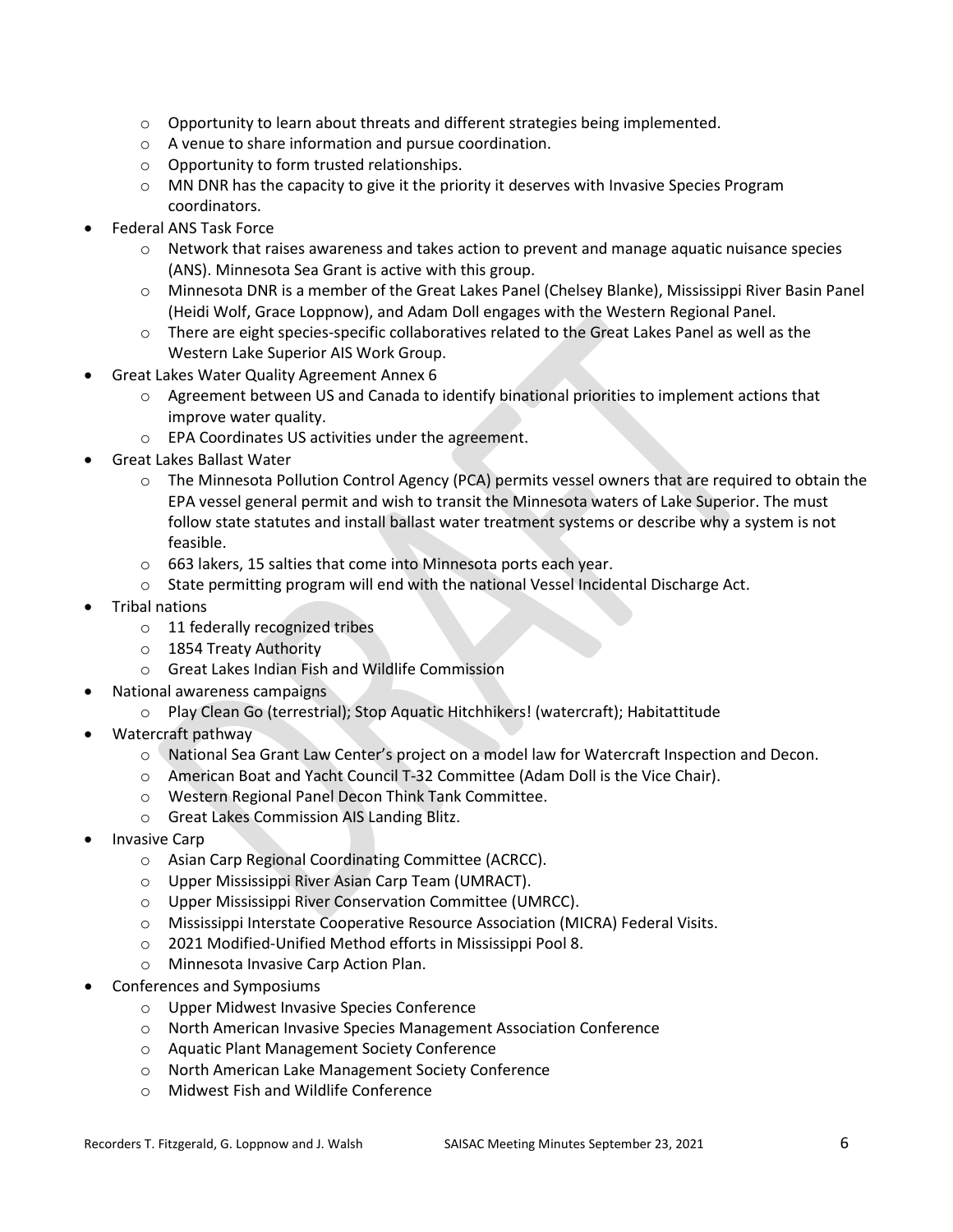- o American Fisheries Society Conference
- $\circ$  Other regional and national symposiums also provide opportunities for knowledge sharing and collaboration.
- Other Partnerships and Collaboratives
	- o Many others not listed earlier.
	- o Ongoing relationships with neighboring states.

Discussion on interjurisdictional coordination

- **T. Fitzgerald:** Did anything pop out that you'd like to learn more about? Did you find any gaps that you'd like to dig deeper in?
- **H. Kalbus:** thought it was interesting that the PCA does permitting for ballast water, is there a possibility for other stakeholders to provide input and comments into the permitting given the complexity around ballast water management? **T. Fitzgerald** says it is definitely complex, we're transitioning from individual permits by state to the Vessel Incidental Discharge Act in a more national approach. There's a whole Upper Midwest Invasive Species Conference 2020 session on ballast water and would recommend watching the recorded session. **H. Wolf** says VIDA (Vessel Incident Discharge Act) is complicated and EPA is getting state input right now working primarily with Minnesota PCA and secondarily with DNR. **H. Wolf** has been in close communication with PCA staff about how they've been working with EPA on VIDA. Minnesota DNR submitted concerns about retaining state authority over invasive species. VIDA is not a done deal and is still in progress/development.
- **J. Dauphinais:** That's a lot of coordination, and Minnesota is widely regarded as a leader, it seems like the DNR has capacity to participate on these things, is the general thought that you're spread too thin? Only able to attend meetings for information and not necessarily take action? How does DNR prioritize what the biggest threats and risk are? How does it relate to participation in these various groups? **H. Wolf** says we'll always be involved in some. When we're fully staffed, it's not that overwhelming. With Kelly Pennington in the work out of class (temporarily working in another position with DNR), **H. Wolf** has had to handle a lot of the partnerships she's responsible for (Great Lakes Panel, VIDA, MISAC). Invasive Carp stuff is a ton of meetings, and it's great that **G. Loppnow** is here now to engage in all those meetings and partnerships. We haven't had to sit down as a program to dump different IJC efforts, but each coordinator does weigh and prioritize participation in different partnerships. The hiring freeze did lead to some overwhelm, but that should continue to get better, and this is an important part of our work. Relationship building is more important than anything (e.g., Duane Chapman and the MUM). **G. Loppnow** adds that invasive carp is a rapidly developing field and she wants to be constantly learning so we can use the most up to date technology for our own carp management. **T. Fitzgerald** adds that Minnesota DNR also gets federal funding for AIS work, some of which is interjurisdictional. For instance the interjurisdictional GLRI grants for nonnative Phragmites and boater behavior. **H. Wolf** adds UMRACT and the St. Croix State/Interstate grant. Often things like this (invasive carp) make it up to the governor's level and we need to stay up to date on this. Meetings, money and relationships are necessary to be effective where we are.
- **J. Dauphinais:** Hard to ID gaps from a long list of IJC, but if anyone thinks of anything for risk assessment and prioritization, feel free to pass along ideas.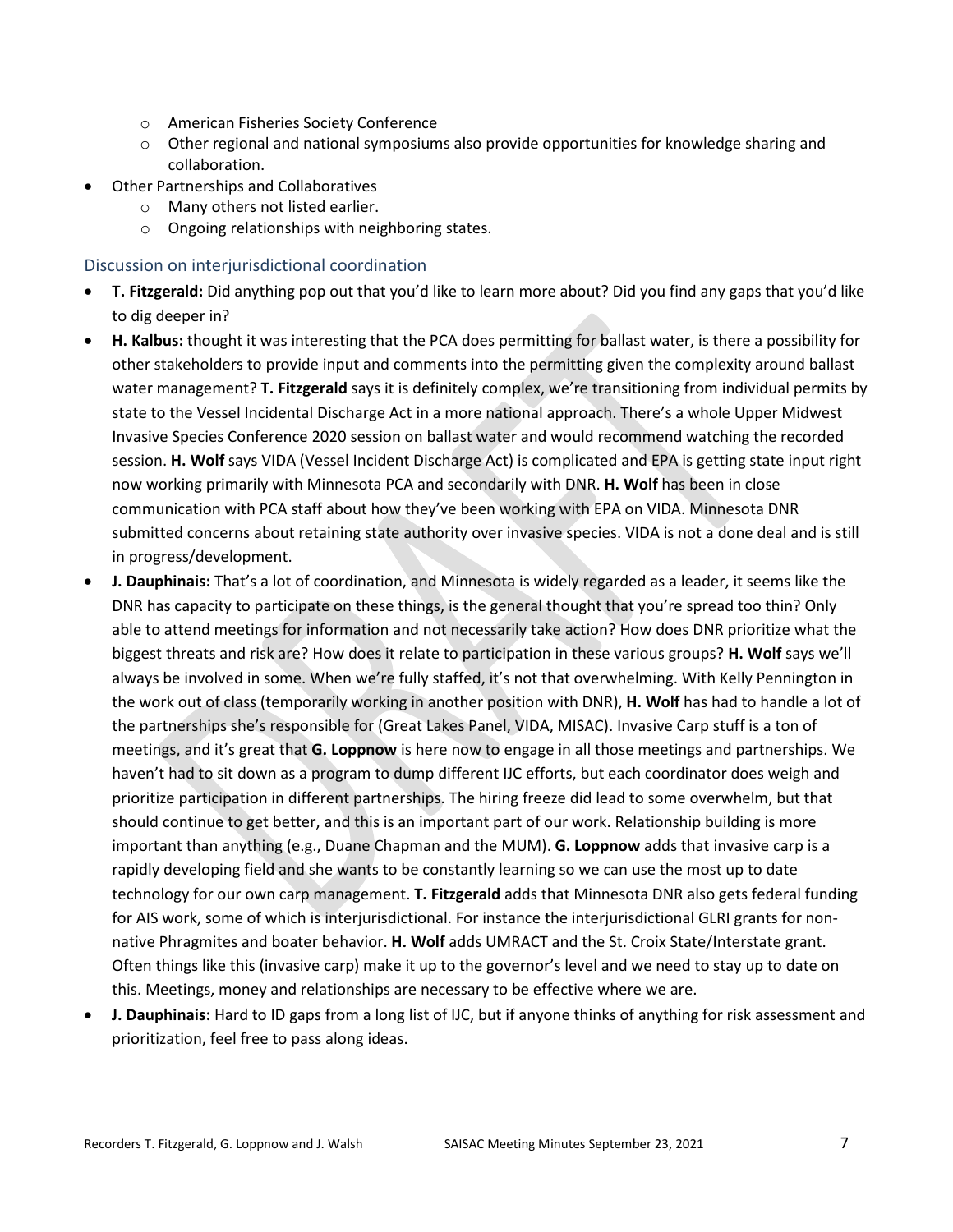#### **MAISRC Showcase Debrief**

- **N. Phelps** says it was a successful online version of in-person event. A lot going on, with most talks given twice, included 16 topics. There were five projects were not presented (e.g. those that were going to present during the lab tour). But two videos of those projects were posted.
- **J. Johnson** mentions the cattail talk. They are going to take out dense cattail and see how it impacts fishes and emergent/floating leaf plant density and diversity. He is interested in any template they might develop for management applications. Was able to follow the talks without looking at the slides while listening from his boat doing field work. Being able to do that means they were good presenters. A couple projects didn't turn out how the researchers thought they would; but that is how research goes sometimes; leads to new questions (e.g. veliger death in Angelique's presentation). Also interesting to see researchers using large datasets. Loved seeing big data, including data he submitted. **N. Phelps** says there is so much data out there; seeing it used; hopefully inspires others to track/submit more. **J. Johnson** one missed opportunity he sees is the delineation data. No one seems to use that. Blind spot. He can send in stuff! **J. Walsh** says the MPARS data is now in a geospatial database. So now we know which projects have geospatial data; it would be a lot of work to go through, but it is there. **J. Johnson** says the Lake Minnetonka Conservation District has data with online viewing, but not clear on how it would be used from a management standpoint. All it would take is "this is the format that we need the data in." The DNR would have to be involved in that at some point.
- **J. Dauphinais** says she missed the showcase, but would like to talk more about cattails. Beginning stages, not results yet, right? **N. Phelps** says yes they just got started this season, weren't ready to talk about results yet. J. Dauphinais says it sounds like the DNR is interested/willing to discuss this more. We've heard Eco vs. Fisheries issues before – cattails would be a concrete topic on how to better work together. Quantifying ecosystem benefits is a good lens. She saw the "local and landscape" poster doing mock trials at boat landings, hiding AIS on boats and having various people do inspections. It covers various species, a survey of AIS awareness, and then the data would be integrated into the AIS Explorer to model interventions. **N. Phelps** says that project started this summer, did pilot test on campus to test the survey and make sure locations of AIS are realistic. Will do on-site trials in the metro and Duluth area in likely in Wisconsin. **J. Johnson** asks, is this testing inspectors or boaters? Is this a way to assess the inspector? **N. Phelps** says there are three treatment types: Level 1, Level 2, and boaters with various levels of awareness. For boaters, more awareness means they should be better at inspection, but is that true? A controlled experiment that can be built into the model. **J. Johnson** asks, for inspectors, is this blind or secrete? **N. Phelps** says they know it will be a study, but won't know where the AIS are hidden. **J. Johnson** sees a huge range of inspectors from crawling under the boat vs. just take a peek and saying go on. N. Phelps says Adam (DNR Watercraft Inspection Coordinator) is involved in the project. Help thinking through real-life scenarios and balance the tradeoff between controlled experiment and real life – thread the needle.
- **J. Johnson** has one recommendation, the talks are very research-y. Standard scientific presentation with introduction, research questions, methods, and results. Try to include the why and what this means for you the viewer. What this means for AIS in the future. **N. Phelps** says they get feedback on both extremes – too technical and too simple. He gives a template presentation to researchers, but only a few use it. He tries to take the academic out of it at least a little bit. **J. Johnson** suggests you could require every presentation has to end with a specific slide. **D. Jensen** says with UMISC, every time the comments always fall on either side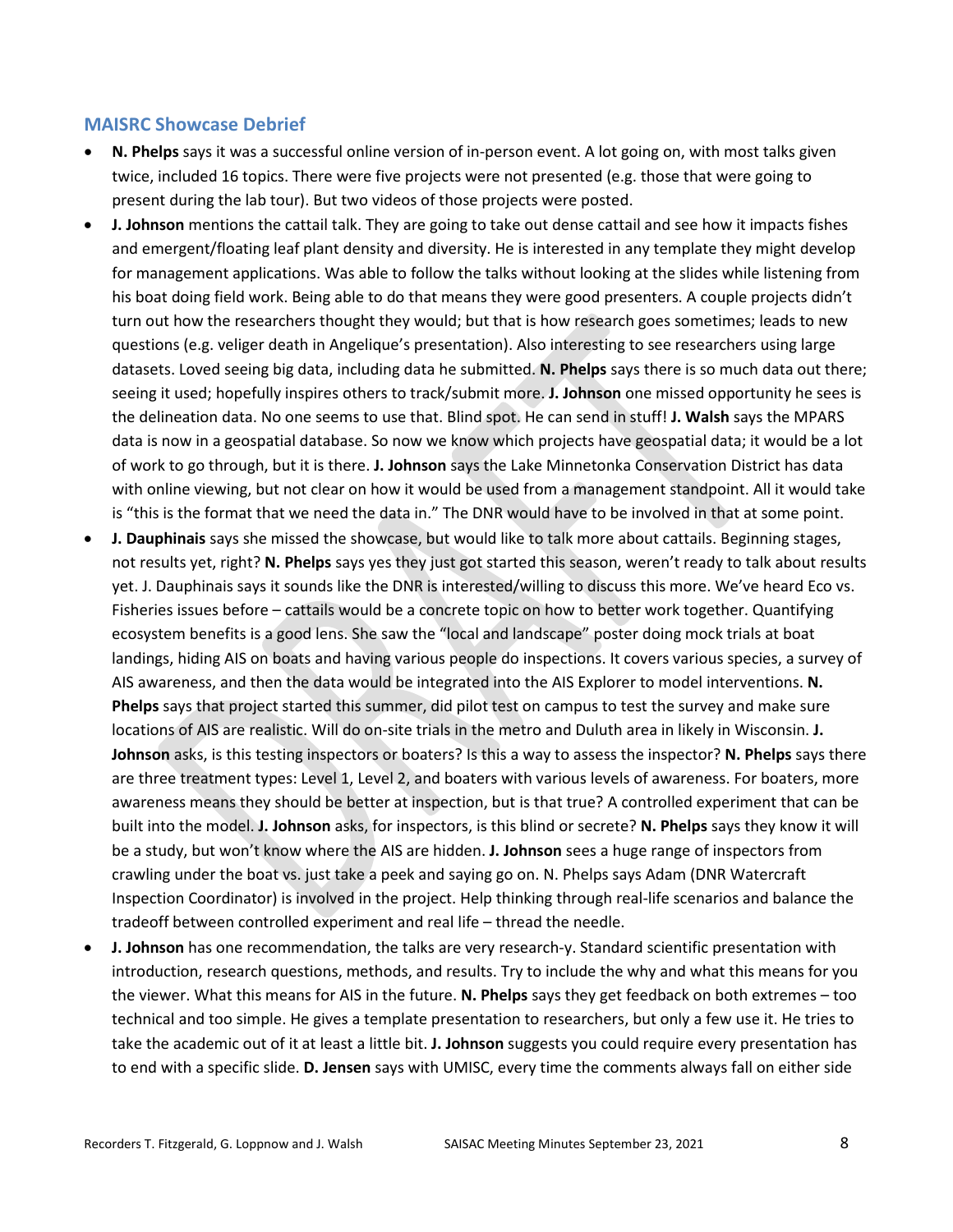of the line. If you get those kinds of comments, you are doing it right. **N. Phelps** adds that the template allows them to talk to each kind of attendee at some point during the presentation.

- **K. Taylor** says she is interested in the project addressing genetic biocontrol and getting updates about that. She is excited to hear about it, it is the future and it is contentious. Should be involved in attitudes/awareness as well as management directions. **N. Phelps** says he just talked to the grad student and this is the time to get feedback. **T. Fitzgerald** will reach out for a presentation and discussion hopefully in October.
- **J. Dauphinais** lists the topics for the Committee to: cattail, hybrid milfoil, genetic biocontrol, and mock WIP data. Anything else? **T. Fitzgerald** mentions she and Adam Doll talked with Bob Height and Amy Kinsley about their optimal inspection and collaboration project. Likely will work these topics into the off-season workshops with counties. **N. Phelps** asks if there were discussions of prioritizing at the state level. T**. Fitzgerald** said not specifically, but it could be wrapped into the five-year watercraft inspection meetings that DNR is having internally. **J. Dauphinais** asks where the DNR is at with the five-year watercraft inspection planning. **H. Wolf** says they have had a few meeting and a few more coming up. Focused on operational e.g. what we do and how we allocate our time. Biometrician. Data gaps to help guide hours/allocations. To clarify, there is not a lack of communication between the state and counties – we aren't showing up at the same places at the same time. The challenge is that counties are placing inspectors based on different core values. How does that then influence our tier list / how we allocate our staff? How do we integrate it into what we are doing? Still in the beginning phases. There will definitely be an opportunity to discuss this with the Committee in more detail. Right now it is more internal operating systems. E.g. hours for union vs. recreational boater hours; what metrics to track; and how to evaluate changes. Not totally sure where Amy and Bob's models fit in; for instance their model right now doesn't get down to access, just lake-level. **T. Fitzgerald** says it sounds like we need more time at a future meeting for this topic. We can present what has happened so far and options to consider. Right now another challenge is trying to get over resistance to change.
- **J. Johnson** would like a DNR update at a future meeting concerning low dose copper treatment. Other lakes are going to want to do this. Wants to know the DNR's stance on permitting, e.g. at what level would it be permitted. **H. Wolf** says it would depend; what scenarios would this be useful to accomplish what? Reduce adults? Manage a nuisance? **J. Walsh** adds that where we are in the research process is really early. We aren't even to the point of assessing long-term management. **J. Johnson** says he has 3 lakes that are already interested; he will tell them to wait.

## **Engaging Shoreline Residents**

## Presentation by Tony Brough, Hennepin County

• Hennepin County has guidelines for how to spend AIS funds from their plan and local partners. CBSM (Community-Based Social Marketing) is in everything we do. Also working to reduce disparities and give a voice to underrepresented people. Lake Pledge App idea came to him at the DNR's CBSM workshop. So many barriers to get through… but after about 4 years they are finally piloting it. A lot of aspects of CBSM. Two important aspects for him were convenience (do on the phone) and the incentive (effort that have results to show local representatives). Many CBSM things in the landing page alone. Benefited most from peer to peer, talking to each other. It will be an App soon, which will be even easier to share.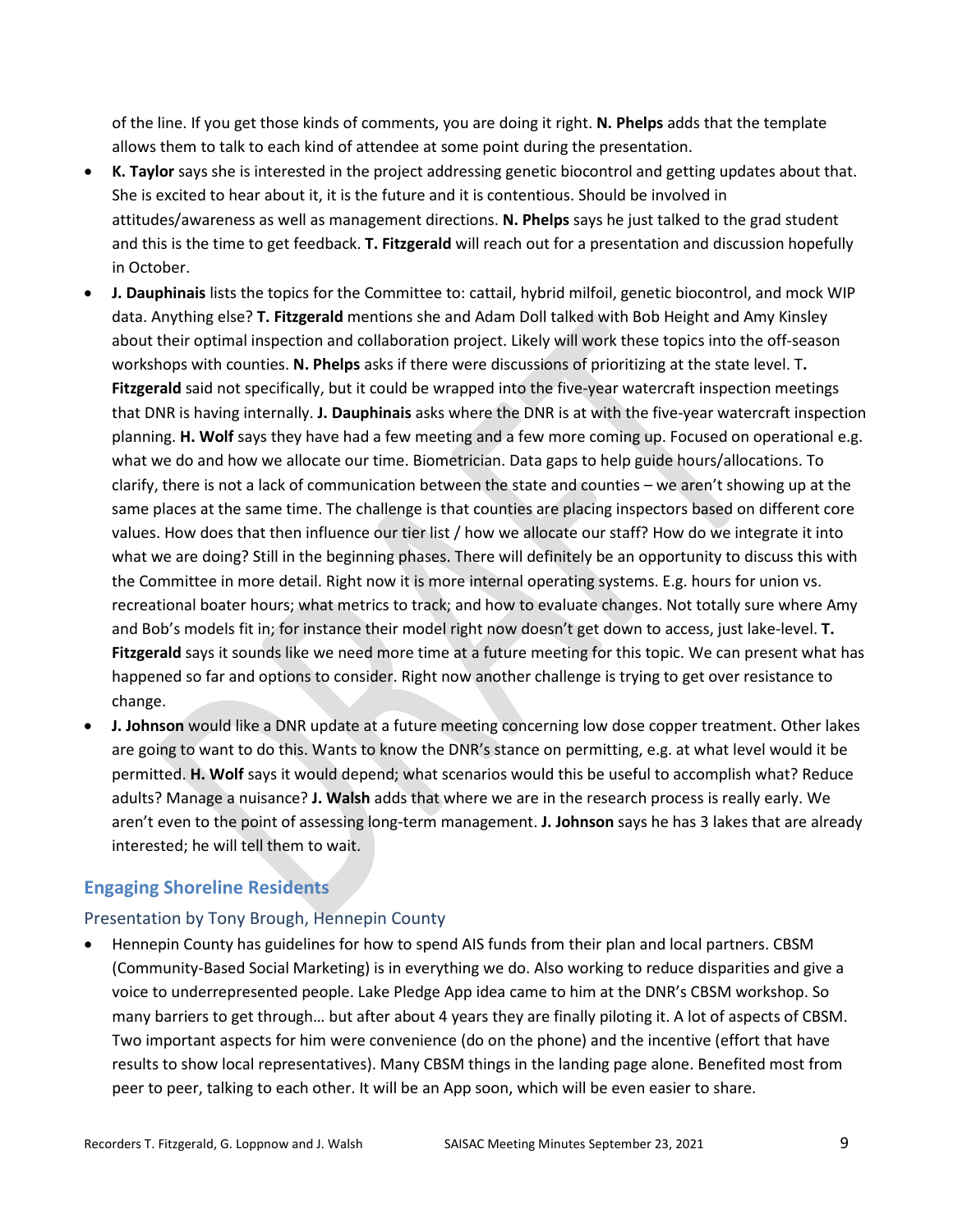- Super excited to get Minnesota Bound to be part of this.
- Showed video and walked through pilot website [\(http://www.lakepledge.com/\)](http://www.lakepledge.com/). Showed how participants select the activities they are interested in.
- Shows that 45% of households on Weaver Lake have watched the videos and took the pledge; 25% on Cedar Lake; 20% on Fish Lake. Neat feature is that everyone can see what other neighbors do on the lake (aggregate).
- **J. Johnson** says **T. Brough** was at the Weaver Lake Association meeting last year to promote this. He will show this for other lake association meetings. **J. Dauphinais** says Fish Lake will get the presentation next spring. Trying to promote that all of us homeowners are doing things; biggest thing people are worried about is beating Weaver Lake. A healthy competition.
- **J. Johnson** always suggests lake associations do a survey on how residents use their lake, so they can develop a management plan. They could just use this.
- **T. Brough** says the reports on the backside are really neat. You can filter and learn about the stats for lakes and videos and pledges. Nothing is shared by address, it is by lake. Privacy is important. He will send visitor information and this Committee can test it out.
- What are the next steps? Whole county? **T. Brough** says counties might want to do different things. Could upload different videos, change questions, rebrand it, etc. He owns the web address; can add onto it. What should the scale be from "beginner to legendary"? Legendary should be the top spot. Again, wants it to be easy to share and easy to do.
- **J. Dauphinais** asks, can this be done broad scale at a more minimal cost now that Hennepin did the heavy lift? T. Brough says he or interested people would need to get permission from Minnesota Bound and branding colors would need to be changed. That is going to open it to anyone. Really happy with the group he worked with. It cost \$50,000. A lot of extra work for him, but very much worth it. It would also be a good idea to get new local people doing the intros as needed. He anticipates adding more money. Has heard a regional approach would work too. He's had different reactions from different associations. Not sure how it would address apartment complexes yet.

## Presentation by Holly Kalbus, Le Sueur County

- The project theme is "Protect our lakes clean and dry your equipment." The big CBSM component was the participation and commitment form to clean, rinse, dry for 21 days. Get a yard sign for signing it. They can also get more involved with hands on training for laws/cleaning best management practices and then get a goodie bag. Those that actually dry a dock/lift for 21 days before moving or installing it get an aqua weed stick. Rewards for different levels. They can sign up for whatever level they want.
- Yard signs were posted, mostly on main roads, which is great. Some put out by docks. Durable, which is important.
- Partnering with lake associations to educate residents was the goal. DNR survey showed individuals were limited physically to clean things off, so the stick fixes that barrier.
- New "how to handout" details laws and best practices for preventing the spread of AIS via shoreline equipment.
- Online training covers best management practices and regulations; Presentations from DNR staff Adam and April was really helpful. Offered one in August and another one coming up in October.